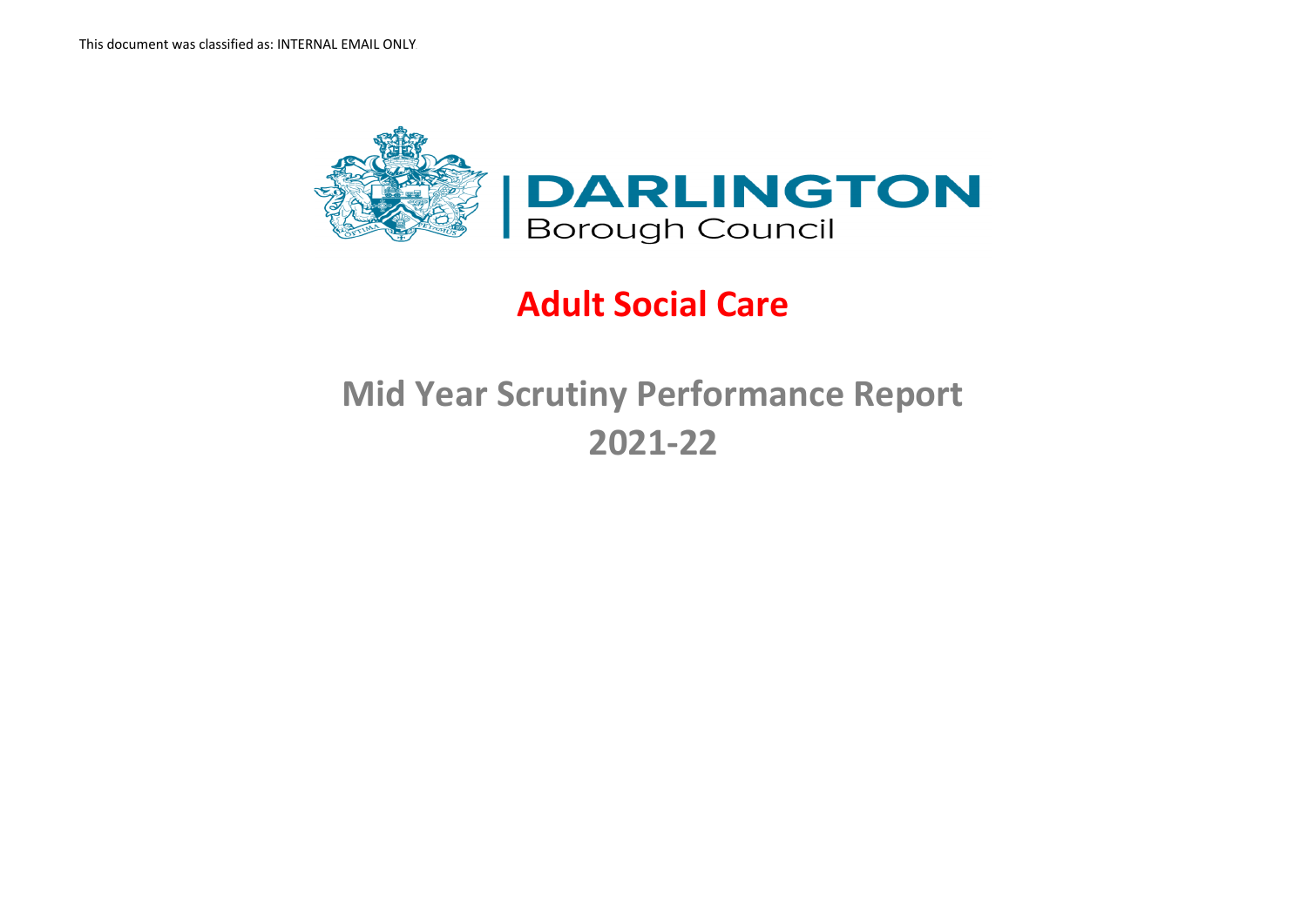

| <b>MANAGING DEMAND</b>     |                                                                                                                                                                                                                                                                                                                                                                                                                                                                                                                                                                                                                                                                                                                                                                                                                                                                                                                                                                                                                                                                                                                                                                                                                                                                                                                                                                                                                                                                                                                                                                                                                                                                                     |
|----------------------------|-------------------------------------------------------------------------------------------------------------------------------------------------------------------------------------------------------------------------------------------------------------------------------------------------------------------------------------------------------------------------------------------------------------------------------------------------------------------------------------------------------------------------------------------------------------------------------------------------------------------------------------------------------------------------------------------------------------------------------------------------------------------------------------------------------------------------------------------------------------------------------------------------------------------------------------------------------------------------------------------------------------------------------------------------------------------------------------------------------------------------------------------------------------------------------------------------------------------------------------------------------------------------------------------------------------------------------------------------------------------------------------------------------------------------------------------------------------------------------------------------------------------------------------------------------------------------------------------------------------------------------------------------------------------------------------|
| <b>ASC 019</b>             | % of people who have no ongoing care needs following completion of provision of a reablement package.                                                                                                                                                                                                                                                                                                                                                                                                                                                                                                                                                                                                                                                                                                                                                                                                                                                                                                                                                                                                                                                                                                                                                                                                                                                                                                                                                                                                                                                                                                                                                                               |
| <b>DEFINITION</b>          | ASC 019 – Percentage of people who have no ongoing care needs following completion of provision of a reablement package (Bigger is better)<br>Numerator: Of those in the denominator, those who have had a completed reablement review with outcomes of 'No Services Provided or Identified, Long Term Supp<br>Services/Signposted'<br>Denominator: The total number of clients completing a reablement package during the period                                                                                                                                                                                                                                                                                                                                                                                                                                                                                                                                                                                                                                                                                                                                                                                                                                                                                                                                                                                                                                                                                                                                                                                                                                                   |
| <b>alysis</b><br>$\bullet$ | Since April the percentage of clients who have completed a reablement package with an outcome of 'No Service Provided or Identified, Long Term Support Ended or Universal Service<br>numbers out of the 197 clients who have completed a reablement package 123 had no ongoing care needs.<br>The current performance of 53.5% is lower than the same period during 2019/20 (64.6%). During Quarter 2 out of 111 clients who had completed a reablement package 62 had no c<br>This is similar to the same period last year where the quarterly figure was 53%, however it is lower than the 2019-20 Quarter 2 figure of 64%.<br>The implementation of the team criteria and the impact of the reablement team has started to show an improvement in the number of people leaving the service with no ongoing ca<br>established with the use of small aids and adopting the strength based approach this has had an positive impact on the outcome of the service user.<br>There has been an increase in clients receiving reablement packages who have a higher level of need. This has resulted in the increase of double up calls during the month. Also due<br>provision from private providers there has also been an increase in the number of clients referred to the service whose needs are not suitable for reablement.<br>We aim to improve performance in this indicator further by introducing chair based exercises. An additional indicator is looking at being introduced which would measure the percer<br>following on from the completion of the chair based exercise programme. This will help to demonstrate the positive effectiveness of this new programme. |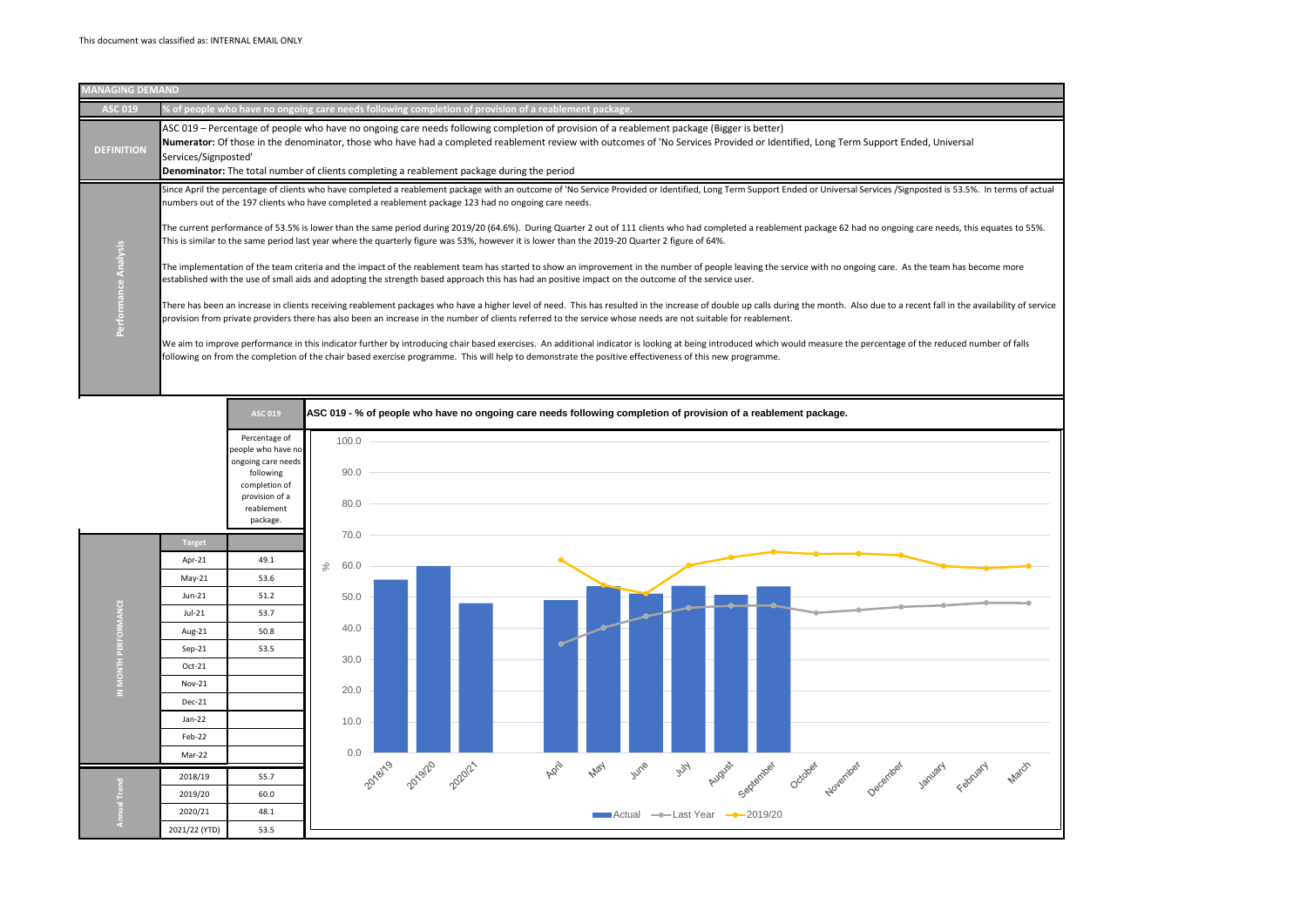| Monthly breakdown of figures 20-21 |                                                     |                                             |                                                                                                   |  |  |  |  |  |
|------------------------------------|-----------------------------------------------------|---------------------------------------------|---------------------------------------------------------------------------------------------------|--|--|--|--|--|
|                                    | <b>Total no of clients</b><br>completing reablement | No of clients with no ongoing<br>care needs | <b>Percentage of clients</b><br>completing packages and<br>outcomed with no<br>ongoing care needs |  |  |  |  |  |
| <b>April</b>                       | 57                                                  | 20                                          | 35%                                                                                               |  |  |  |  |  |
| <b>May</b>                         | 33                                                  | 14                                          | 42%                                                                                               |  |  |  |  |  |
| June                               | 36                                                  | 18                                          | 50%                                                                                               |  |  |  |  |  |
| July                               | 40                                                  | 23                                          | 58%                                                                                               |  |  |  |  |  |
| <b>August</b>                      | 37                                                  | 19                                          | 51%                                                                                               |  |  |  |  |  |
| <b>September</b>                   | 28                                                  | 14                                          | 50%                                                                                               |  |  |  |  |  |
| <b>October</b>                     | 47                                                  | 15                                          | 32%                                                                                               |  |  |  |  |  |
| November                           | 43                                                  | 17                                          | 40%                                                                                               |  |  |  |  |  |
| <b>December</b>                    | 33                                                  | 16                                          | 48%                                                                                               |  |  |  |  |  |
| <b>January</b>                     | 58                                                  | 21                                          | 36%                                                                                               |  |  |  |  |  |
| February                           | 42                                                  | 23                                          | 55%                                                                                               |  |  |  |  |  |
| <b>March</b>                       | 61                                                  | 27                                          | 44%                                                                                               |  |  |  |  |  |

ed, Universal Services/Signposted'

|                  |                                                     | Monthly breakdown of figures 21-22          |                                                                                                   |                 |                                                     | Monthly breakdown of figures 20-21          |                                                                 |
|------------------|-----------------------------------------------------|---------------------------------------------|---------------------------------------------------------------------------------------------------|-----------------|-----------------------------------------------------|---------------------------------------------|-----------------------------------------------------------------|
|                  | <b>Total no of clients</b><br>completing reablement | No of clients with no ongoing<br>care needs | <b>Percentage of clients</b><br>completing packages and<br>outcomed with no<br>ongoing care needs |                 | <b>Total no of clients</b><br>completing reablement | No of clients with no ongoing<br>care needs | Percentage o<br><b>completing pa</b><br>outcomed<br>ongoing car |
| <b>April</b>     | 55                                                  | 26                                          | 47%                                                                                               | <b>April</b>    | 57                                                  | 20                                          | 35%                                                             |
| <b>May</b>       | 31                                                  | 18                                          | 58%                                                                                               | <b>May</b>      | 33                                                  | 14                                          | 42%                                                             |
| June             | 46                                                  | 21                                          | 46%                                                                                               | June            | 36                                                  | 18                                          | 50%                                                             |
| July             | 36                                                  | 22                                          | 61%                                                                                               | July            | 40                                                  | 23                                          | 58%                                                             |
| <b>August</b>    | 38                                                  | 17                                          | 45%                                                                                               | <b>August</b>   | 37                                                  | 19                                          | 51%                                                             |
| <b>September</b> | 36                                                  | 21                                          | 58%                                                                                               | September       | 28                                                  | 14                                          | 50%                                                             |
| <b>October</b>   |                                                     |                                             |                                                                                                   | <b>October</b>  | 47                                                  | 15                                          | 32%                                                             |
| November         |                                                     |                                             |                                                                                                   | <b>November</b> | 43                                                  | 17                                          | 40%                                                             |
| <b>December</b>  |                                                     |                                             |                                                                                                   | December        | 33                                                  | 16                                          | 48%                                                             |
| <b>January</b>   |                                                     |                                             |                                                                                                   | <b>January</b>  | 58                                                  | 21                                          | 36%                                                             |
| February         |                                                     |                                             |                                                                                                   | February        | 42                                                  | 23                                          | 55%                                                             |
| <b>March</b>     |                                                     |                                             |                                                                                                   | <b>March</b>    | 61                                                  | 27                                          | 44%                                                             |

# **MANAGING DEMAND**

**ASC 019 - Percentage of people who have no ongoing care needs following completion of provision of a reablement package**

| <b>IDEFINITION</b> | ASC 019 - Percentage of people who have no ongoing care needs following completion of provision of a reablement package (Bigger is better)                            |
|--------------------|-----------------------------------------------------------------------------------------------------------------------------------------------------------------------|
|                    | Numerator: Of those in the denominator, those who have had a completed reablement review with outcomes of 'No Services Provided or Identified, Long Term Support Ende |
|                    | <b>Denominator:</b> The total number of clients completing a reablement package during the period                                                                     |
|                    |                                                                                                                                                                       |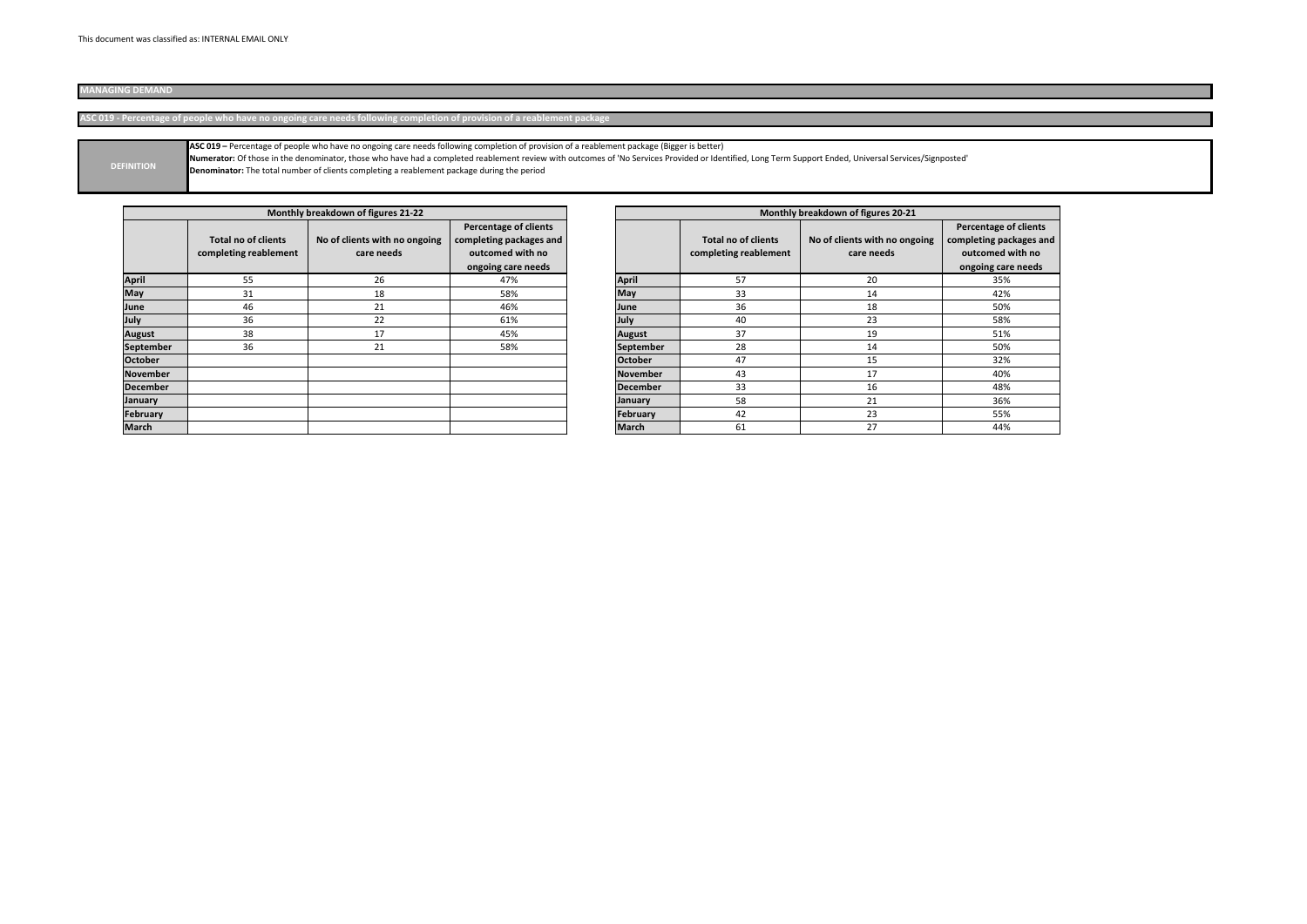| <b>SELF DIRECTED SUPPORT</b> |                                                                                                                                                                                                                                                                                                                                                                                                                                                                                                                                                                                                                                                          |                                                                                                                        |                 |         |         |         |  |       |     |      |             |                                                                                                                      |                                                                                       |
|------------------------------|----------------------------------------------------------------------------------------------------------------------------------------------------------------------------------------------------------------------------------------------------------------------------------------------------------------------------------------------------------------------------------------------------------------------------------------------------------------------------------------------------------------------------------------------------------------------------------------------------------------------------------------------------------|------------------------------------------------------------------------------------------------------------------------|-----------------|---------|---------|---------|--|-------|-----|------|-------------|----------------------------------------------------------------------------------------------------------------------|---------------------------------------------------------------------------------------|
| <b>ASC 045</b>               |                                                                                                                                                                                                                                                                                                                                                                                                                                                                                                                                                                                                                                                          | (ASCOF 1G) Proportion of adults with a learning disability who live in their own home or with their family             |                 |         |         |         |  |       |     |      |             |                                                                                                                      |                                                                                       |
| <b>DEFINITION</b>            | QUALITY OF LIFE: ASC 045 (ASCOF 1G) - Proportion of adults with a learning disability who live in their own home or with their family (Bigger is better)<br>Numerator: All people within the denominator who are "living on their own or with their family." Source: SALT<br>Denominator: Number of working-age learning-disabled clients known to CASSRs during the period. This includes clients who received long term support during the year and with a primary support reason of<br>learning disability support. All support settings should be included (i.e. residential, nursing and community settings)                                        |                                                                                                                        |                 |         |         |         |  |       |     |      |             |                                                                                                                      |                                                                                       |
|                              | This captures individuals who are of working age with a primary need of learning disability. This is only 266 of adults, not the work of the whole Life Stages Service. We have some of the best regional figures for individu<br>accommodation and a request has been made to change the reporting of this. A decision is awaited. The team would like to develop this graph to show a greater breakdown of exactly where individuals are currently living and<br>capture the changes each month, rather than the number of reviews as is currently shown. We would also like to show this for the remaining individuals not captured within the ASCOF. |                                                                                                                        |                 |         |         |         |  |       |     |      |             |                                                                                                                      |                                                                                       |
|                              |                                                                                                                                                                                                                                                                                                                                                                                                                                                                                                                                                                                                                                                          | <b>ASC 045</b>                                                                                                         |                 |         |         |         |  |       |     |      |             | ASC 045 - (ASCOF 1G) Proportion of adults with a learning disability who live in their own home or with their family |                                                                                       |
|                              |                                                                                                                                                                                                                                                                                                                                                                                                                                                                                                                                                                                                                                                          | (ASCOF 1G) Proportion of<br>adults with a learning<br>disability who live in their<br>own home or with their<br>family | 100<br>90<br>80 |         |         |         |  |       |     |      |             |                                                                                                                      |                                                                                       |
|                              | <b>Target</b>                                                                                                                                                                                                                                                                                                                                                                                                                                                                                                                                                                                                                                            |                                                                                                                        | 70              |         |         |         |  |       |     |      |             |                                                                                                                      |                                                                                       |
|                              | Apr-21                                                                                                                                                                                                                                                                                                                                                                                                                                                                                                                                                                                                                                                   | 3.0                                                                                                                    |                 |         |         |         |  |       |     |      |             |                                                                                                                      |                                                                                       |
|                              | $May-21$                                                                                                                                                                                                                                                                                                                                                                                                                                                                                                                                                                                                                                                 | 8.3                                                                                                                    | 60              |         |         |         |  |       |     |      |             |                                                                                                                      |                                                                                       |
|                              | $Jun-21$                                                                                                                                                                                                                                                                                                                                                                                                                                                                                                                                                                                                                                                 | 10.2                                                                                                                   |                 |         |         |         |  |       |     |      |             |                                                                                                                      |                                                                                       |
|                              | Jul-21                                                                                                                                                                                                                                                                                                                                                                                                                                                                                                                                                                                                                                                   | 14.4                                                                                                                   | $\&$ 50         |         |         |         |  |       |     |      |             |                                                                                                                      |                                                                                       |
| IN MONTH PERFORN             | Aug-21                                                                                                                                                                                                                                                                                                                                                                                                                                                                                                                                                                                                                                                   | 21.1                                                                                                                   | 40              |         |         |         |  |       |     |      |             |                                                                                                                      |                                                                                       |
|                              | Sep-21                                                                                                                                                                                                                                                                                                                                                                                                                                                                                                                                                                                                                                                   | 23.2                                                                                                                   |                 |         |         |         |  |       |     |      |             |                                                                                                                      |                                                                                       |
|                              | Oct-21                                                                                                                                                                                                                                                                                                                                                                                                                                                                                                                                                                                                                                                   |                                                                                                                        | 30              |         |         |         |  |       |     |      |             |                                                                                                                      |                                                                                       |
|                              | Nov-21                                                                                                                                                                                                                                                                                                                                                                                                                                                                                                                                                                                                                                                   |                                                                                                                        |                 |         |         |         |  |       |     |      |             |                                                                                                                      |                                                                                       |
|                              | Dec-21<br>Jan-22                                                                                                                                                                                                                                                                                                                                                                                                                                                                                                                                                                                                                                         |                                                                                                                        | 20              |         |         |         |  |       |     |      |             |                                                                                                                      |                                                                                       |
|                              | Feb-22                                                                                                                                                                                                                                                                                                                                                                                                                                                                                                                                                                                                                                                   |                                                                                                                        |                 |         |         |         |  |       |     |      |             |                                                                                                                      |                                                                                       |
|                              | Mar-22                                                                                                                                                                                                                                                                                                                                                                                                                                                                                                                                                                                                                                                   |                                                                                                                        | 10              |         |         |         |  |       |     |      |             |                                                                                                                      |                                                                                       |
|                              | 2018/19                                                                                                                                                                                                                                                                                                                                                                                                                                                                                                                                                                                                                                                  | 92.5                                                                                                                   | $\overline{0}$  |         |         |         |  |       |     |      |             |                                                                                                                      |                                                                                       |
|                              | 2019/20                                                                                                                                                                                                                                                                                                                                                                                                                                                                                                                                                                                                                                                  | 95.5                                                                                                                   |                 | 2018/19 | 2019/20 | 2020/21 |  | April | May | June | <b>YulY</b> | August<br>September                                                                                                  | March<br>October<br>November<br>January<br>February<br>December                       |
|                              | 2020/21                                                                                                                                                                                                                                                                                                                                                                                                                                                                                                                                                                                                                                                  | 95.8                                                                                                                   |                 |         |         |         |  |       |     |      |             |                                                                                                                      |                                                                                       |
|                              | 2021/22 (YTD)                                                                                                                                                                                                                                                                                                                                                                                                                                                                                                                                                                                                                                            | 23.2                                                                                                                   |                 |         |         |         |  |       |     |      |             |                                                                                                                      | Counted to Date <b>Expected Actual - E</b> last Year - 2019-20 - Figland - North East |

| ar and with a primary support reason of                                                                                                                                                                                              |
|--------------------------------------------------------------------------------------------------------------------------------------------------------------------------------------------------------------------------------------|
|                                                                                                                                                                                                                                      |
| e best regional figures for individuals in their own<br>where individuals are currently living and to                                                                                                                                |
| $\vdots$                                                                                                                                                                                                                             |
|                                                                                                                                                                                                                                      |
|                                                                                                                                                                                                                                      |
|                                                                                                                                                                                                                                      |
|                                                                                                                                                                                                                                      |
|                                                                                                                                                                                                                                      |
|                                                                                                                                                                                                                                      |
|                                                                                                                                                                                                                                      |
|                                                                                                                                                                                                                                      |
|                                                                                                                                                                                                                                      |
|                                                                                                                                                                                                                                      |
|                                                                                                                                                                                                                                      |
|                                                                                                                                                                                                                                      |
|                                                                                                                                                                                                                                      |
|                                                                                                                                                                                                                                      |
|                                                                                                                                                                                                                                      |
|                                                                                                                                                                                                                                      |
| <b>Contract Contract Contract Contract Contract Contract Contract Contract Contract Contract Contract Contract Contract Contract Contract Contract Contract Contract Contract Contract Contract Contract Contract Contract Contr</b> |
|                                                                                                                                                                                                                                      |
|                                                                                                                                                                                                                                      |
|                                                                                                                                                                                                                                      |
|                                                                                                                                                                                                                                      |
|                                                                                                                                                                                                                                      |
|                                                                                                                                                                                                                                      |
| March<br>December<br>January<br>February                                                                                                                                                                                             |
|                                                                                                                                                                                                                                      |
| North East                                                                                                                                                                                                                           |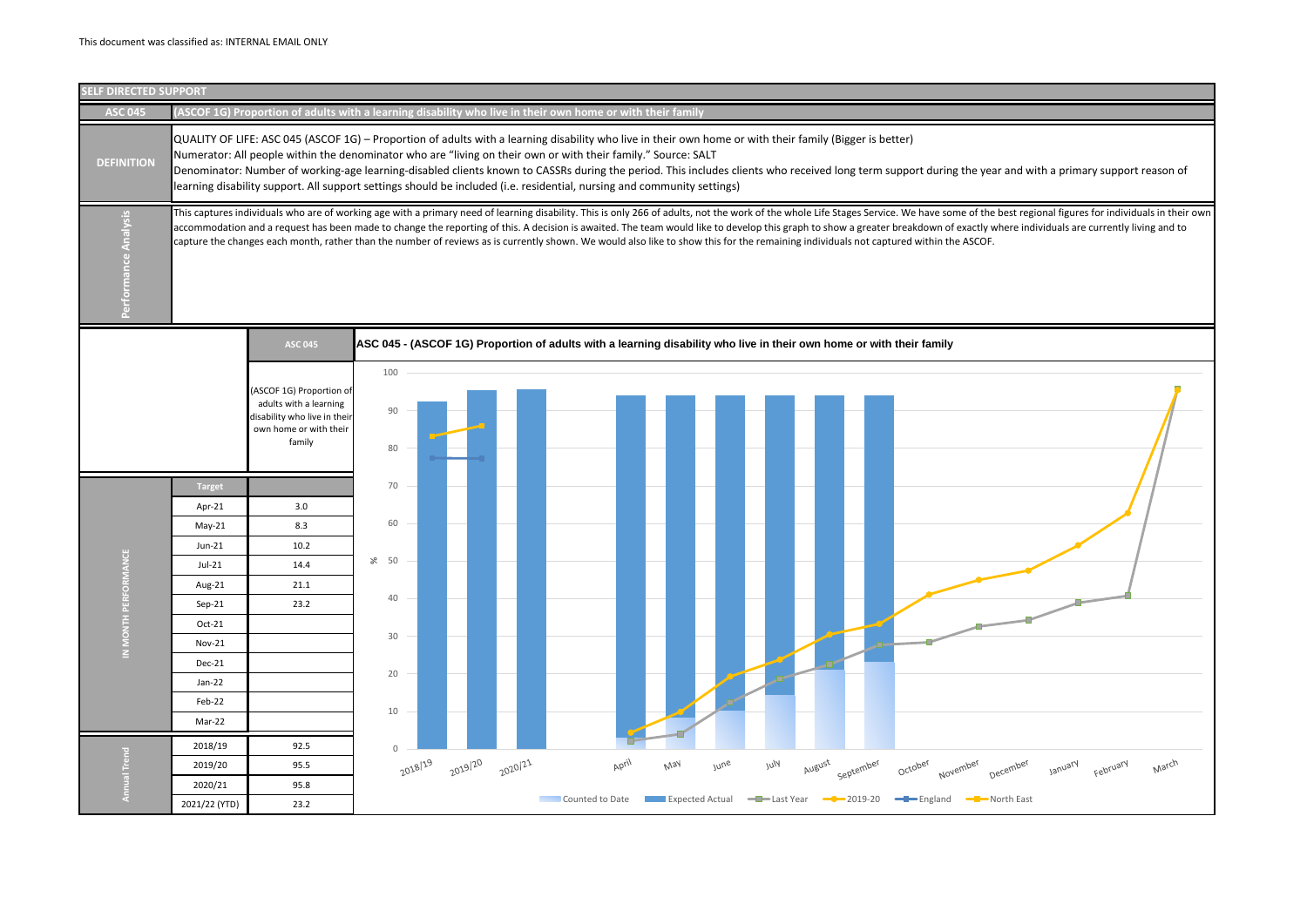| <b>SELF DIRECTED SUPPORT</b> |                                                                                                                                                                                                                                                                                                                                                                                                                                                                                                                    |                                                                                         |                          |         |         |                                                                                          |     |      |                        |            |                              |
|------------------------------|--------------------------------------------------------------------------------------------------------------------------------------------------------------------------------------------------------------------------------------------------------------------------------------------------------------------------------------------------------------------------------------------------------------------------------------------------------------------------------------------------------------------|-----------------------------------------------------------------------------------------|--------------------------|---------|---------|------------------------------------------------------------------------------------------|-----|------|------------------------|------------|------------------------------|
| <b>ASC 046</b>               |                                                                                                                                                                                                                                                                                                                                                                                                                                                                                                                    | (ASCOF 1E) Proportion of adults with learning disabilities in paid employment.          |                          |         |         |                                                                                          |     |      |                        |            |                              |
| <b>DEFINITION</b>            | QUALITY OF LIFE: ASC 046 (ASCOF 1E) Proportion of adults with learning disabilities in paid employment. (Bigger is better)<br>Numerator: All people within the denominator, who are in employment. Source: SALT<br>Denominator: Number of working-age learning-disabled clients known to CASSRs during the period. This includes clients who received long term support during the y<br>of learning disability support. All support settings should be included (i.e. residential, nursing and community settings) |                                                                                         |                          |         |         |                                                                                          |     |      |                        |            |                              |
| Performance Analysis         | This captures individuals who are of working age with a primary need of learning disability. This is only 266 of adults, not the work of the whole Life Stages Service. The team would like to devel<br>exactly what individuals are currently doing, for example in education or voluntary work which would better capture their journey towards paid employment, rather than just those in paid emp<br>would also like to develop similar measures for those not in the ASCOF.                                   |                                                                                         |                          |         |         |                                                                                          |     |      |                        |            |                              |
|                              |                                                                                                                                                                                                                                                                                                                                                                                                                                                                                                                    | <b>ASC 046</b>                                                                          |                          |         |         | ASC 046 - (ASCOF 1E) Proportion of adults with learning disabilities in paid employment. |     |      |                        |            |                              |
|                              |                                                                                                                                                                                                                                                                                                                                                                                                                                                                                                                    | (ASCOF 1E) Proportion<br>of adults with learning<br>disabilities in paid<br>employment. | $\overline{7}$<br>6      |         |         |                                                                                          |     |      |                        |            |                              |
|                              | <b>Target</b>                                                                                                                                                                                                                                                                                                                                                                                                                                                                                                      |                                                                                         | 5                        |         |         |                                                                                          |     |      |                        |            |                              |
|                              | Apr-21                                                                                                                                                                                                                                                                                                                                                                                                                                                                                                             | 0.4                                                                                     |                          |         |         |                                                                                          |     |      |                        |            |                              |
|                              | $May-21$                                                                                                                                                                                                                                                                                                                                                                                                                                                                                                           | 0.8                                                                                     |                          |         |         |                                                                                          |     |      |                        |            |                              |
|                              | Jun-21                                                                                                                                                                                                                                                                                                                                                                                                                                                                                                             | 0.8                                                                                     |                          |         |         |                                                                                          |     |      |                        |            |                              |
|                              | Jul-21                                                                                                                                                                                                                                                                                                                                                                                                                                                                                                             | $0.8\,$                                                                                 | $\%$                     |         |         |                                                                                          |     |      |                        |            |                              |
|                              | Aug-21                                                                                                                                                                                                                                                                                                                                                                                                                                                                                                             | 0.8                                                                                     | 3                        |         |         |                                                                                          |     |      |                        |            |                              |
|                              | Sep-21                                                                                                                                                                                                                                                                                                                                                                                                                                                                                                             | 0.8                                                                                     |                          |         |         |                                                                                          |     |      |                        |            |                              |
| IN MONTH PERFORM             | Oct-21                                                                                                                                                                                                                                                                                                                                                                                                                                                                                                             |                                                                                         | $\overline{2}$<br>$\sim$ |         |         |                                                                                          |     |      |                        |            |                              |
|                              | Nov-21                                                                                                                                                                                                                                                                                                                                                                                                                                                                                                             |                                                                                         |                          |         |         |                                                                                          |     |      |                        |            |                              |
|                              | Dec-21                                                                                                                                                                                                                                                                                                                                                                                                                                                                                                             |                                                                                         |                          |         |         |                                                                                          |     |      |                        |            |                              |
|                              | Jan-22                                                                                                                                                                                                                                                                                                                                                                                                                                                                                                             |                                                                                         | $1 -$                    |         |         |                                                                                          |     |      |                        |            |                              |
|                              | Feb-22                                                                                                                                                                                                                                                                                                                                                                                                                                                                                                             |                                                                                         |                          |         |         |                                                                                          |     |      |                        |            |                              |
|                              | Mar-22                                                                                                                                                                                                                                                                                                                                                                                                                                                                                                             |                                                                                         |                          |         |         |                                                                                          |     |      |                        |            |                              |
|                              | 2018/19                                                                                                                                                                                                                                                                                                                                                                                                                                                                                                            | $5.8\,$                                                                                 | $\mathsf{O}\xspace$      |         |         | April                                                                                    | May | June | <b>Mul</b>             | August     |                              |
|                              | 2019/20                                                                                                                                                                                                                                                                                                                                                                                                                                                                                                            | 5.9                                                                                     | 2018/19                  | 2019/20 | 2020/21 |                                                                                          |     |      |                        | september  | October<br>November<br>Decen |
| Annual Trend                 | 2020/21                                                                                                                                                                                                                                                                                                                                                                                                                                                                                                            | 5.3                                                                                     |                          |         |         | Counted to Date                                                                          |     |      | <b>Expected Actual</b> | -Last Year | England                      |
|                              | 2021/22 (YTD)                                                                                                                                                                                                                                                                                                                                                                                                                                                                                                      | $0.8\,$                                                                                 |                          |         |         |                                                                                          |     |      |                        |            |                              |

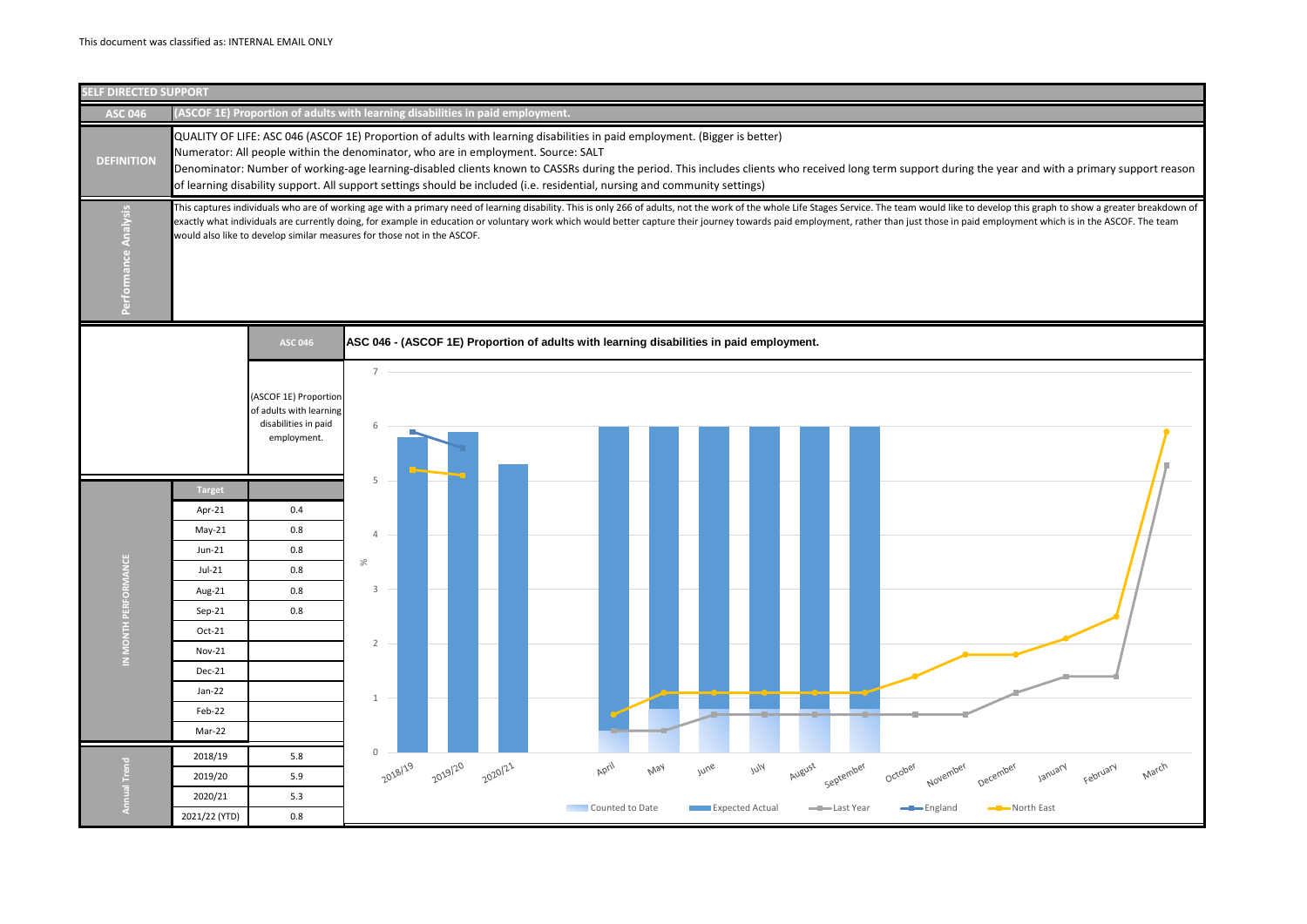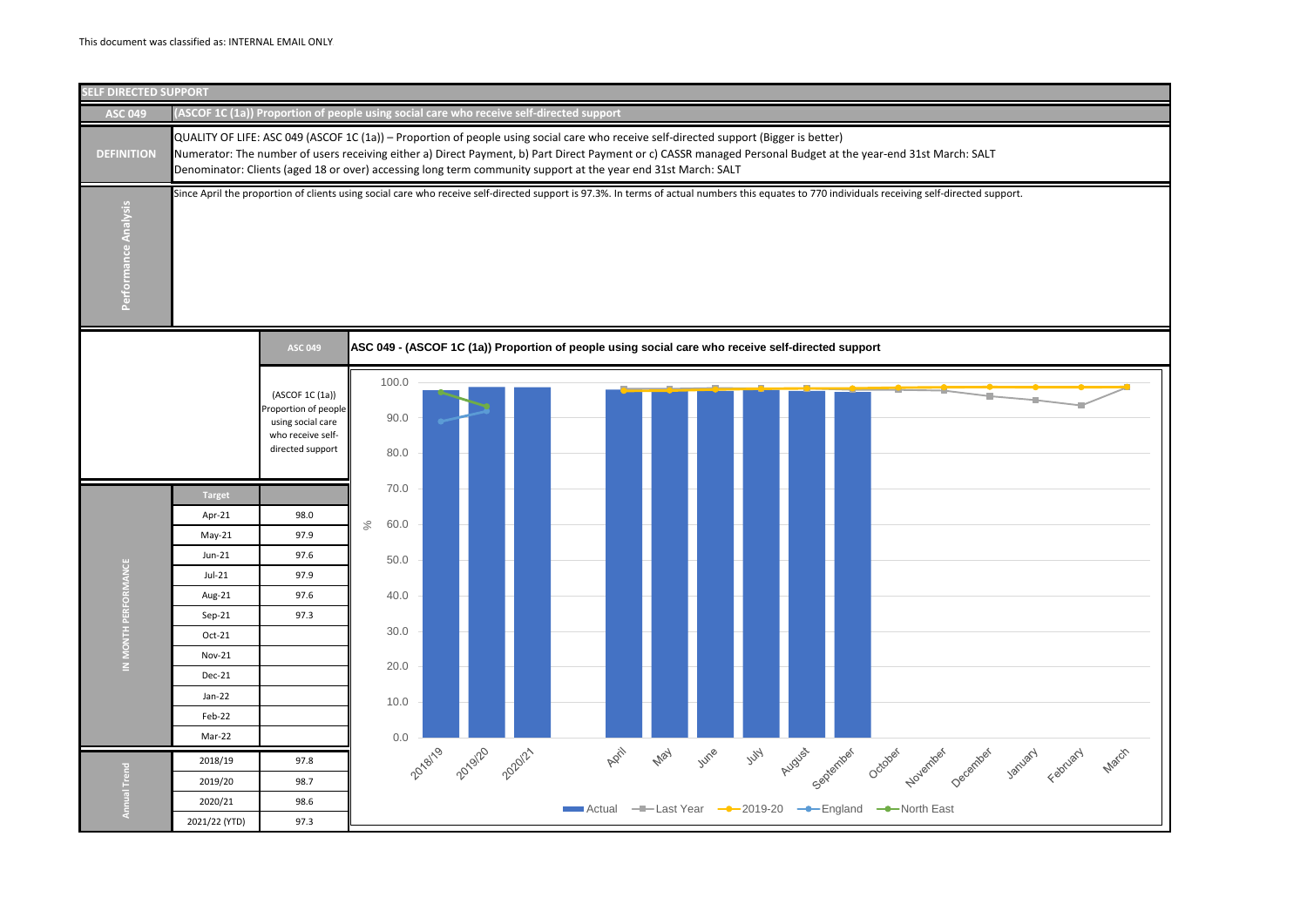### 18-64

| Type of self directed support               |     | <b>Primary Support Reason</b>                         |                 |
|---------------------------------------------|-----|-------------------------------------------------------|-----------------|
| Direct Payments<br>171                      |     | Learning Disability Support                           | 245             |
| <b>CASSR Managed Personal Budget</b><br>172 |     | Physical Support - Personal Care Support              | 100             |
| Part Direct Payments                        | 58  | <b>Mental Health Support</b>                          | 31              |
| Total                                       | 401 | Physical Support - Access and Mobility Only           | 13              |
|                                             |     | Social Support - Support for Social isolation / other | 10 <sup>1</sup> |
|                                             |     | Social Support - Substance misuse support             |                 |
|                                             |     | Sensory Support - support for dual impairment         |                 |
|                                             |     | Support with memory and cognition                     | 01              |
|                                             |     | Sensory Support - support for hearing impairment      | 0I              |
|                                             |     | Sensory Support - Support for Visual Impairment       | 0l              |
|                                             |     | <b>Total</b>                                          | 401             |

| Type of self directed support                                              |       | <b>Primary Support Reason</b>                         |                 |
|----------------------------------------------------------------------------|-------|-------------------------------------------------------|-----------------|
| <b>CASSR Managed Personal Budget</b><br>316                                |       | Physical Support - Personal Care Support              | 238             |
| Direct Payments                                                            | 43    | Learning Disability Support                           | 37 <sup>1</sup> |
| Part Direct Payments                                                       | 10    | Physical Support - Access and Mobility Only           | 27 <sub>l</sub> |
| Total                                                                      | 369   | Support with memory and cognition                     | 29              |
|                                                                            |       | <b>Mental Health Support</b>                          | 24              |
|                                                                            |       | Social Support - Support for Social isolation / other | 9               |
| ASCOF 1c(1a) - 2020-21 Regional breakdown for proportion of people who use |       | Sensory Support - Support for Visual Impairment       | 31              |
| services who receive Self Directed Support (bigger is better)              |       | Sensory Support - support for hearing impairment      |                 |
| 2020/21                                                                    |       | Sensory Support - support for dual impairment         | ΩI              |
| South Tyneside                                                             | 100.0 | Social Support - Support misuse support               | 01              |
| Middlesbrough                                                              | 100.0 | <b>Total</b>                                          | 369             |

| 65+                                  |    |
|--------------------------------------|----|
| Type of self directed support        |    |
| <b>CASSR Managed Personal Budget</b> | 31 |
| Direct Payments                      |    |
| <b>Part Direct Payments</b>          |    |
| <b>Total</b>                         | 36 |

| 2020/21                     |       |
|-----------------------------|-------|
| <b>South Tyneside</b>       | 100.0 |
| Middlesbrough               | 100.0 |
| <b>Redcar and Cleveland</b> | 100.0 |
| <b>Sunderland</b>           | 99.5  |
| <b>Stockton-on-Tees</b>     | 99.2  |
| <b>North Tyneside</b>       | 98.7  |
| <b>Darlington</b>           | 98.6  |
| Gateshead                   | 98.3  |
| <b>Newcastle upon Tyne</b>  | 96.3  |
| <b>Durham</b>               | 95.9  |
| <b>Hartlepool</b>           | 94.1  |
| <b>Northumberland</b>       | 93.9  |

# **SELF DIRECTED SUPPORT**

# **ASC 049 - Proportion of people using social care who receive self-directed support**

| Type of self directed support        | <b>Primary Support Reason</b> |                                  |
|--------------------------------------|-------------------------------|----------------------------------|
| Direct Payments                      | 171                           | Learning Disability Suppo        |
| <b>CASSR Managed Personal Budget</b> | 1721                          | <b>Physical Support - Person</b> |
| <b>Part Direct Payments</b>          | 58                            | Mental Health Support            |
| Total                                | 401                           | <b>Physical Support - Access</b> |

|                   | QUALITY OF LIFE: ASC 049 (ASCOF 1C (1a)) - Proportion of people using social care who receive self-directed support (Bigger is better)             |
|-------------------|----------------------------------------------------------------------------------------------------------------------------------------------------|
|                   | Numerator: The number of users receiving either a) Direct Payment, b) Part Direct Payment or c) CASSR managed Personal Budget at the year-end 31st |
| <b>DEFINITION</b> | March: SALT                                                                                                                                        |
|                   | Denominator: Clients (aged 18 or over) accessing long term community support at the year end 31st March: SALT                                      |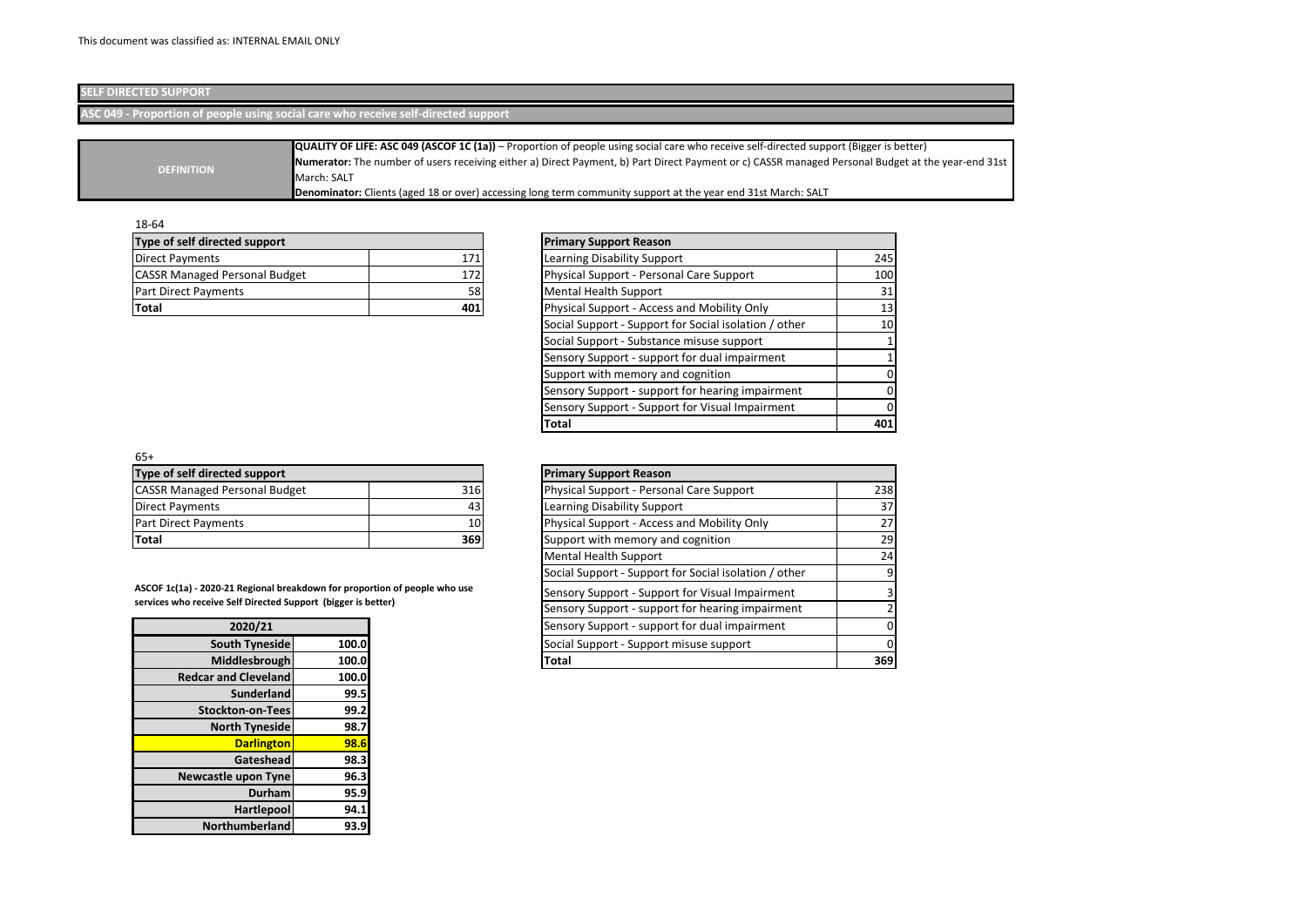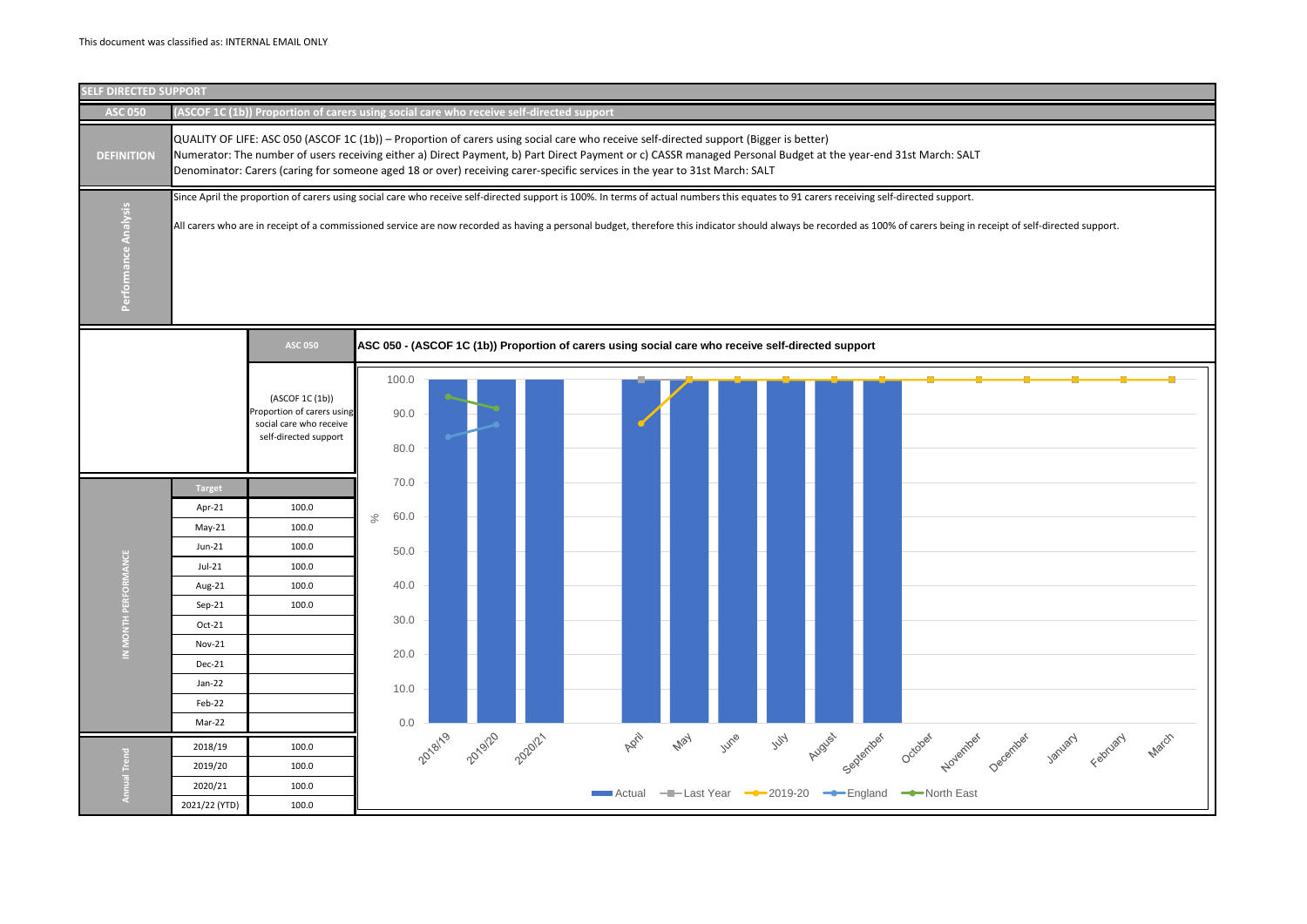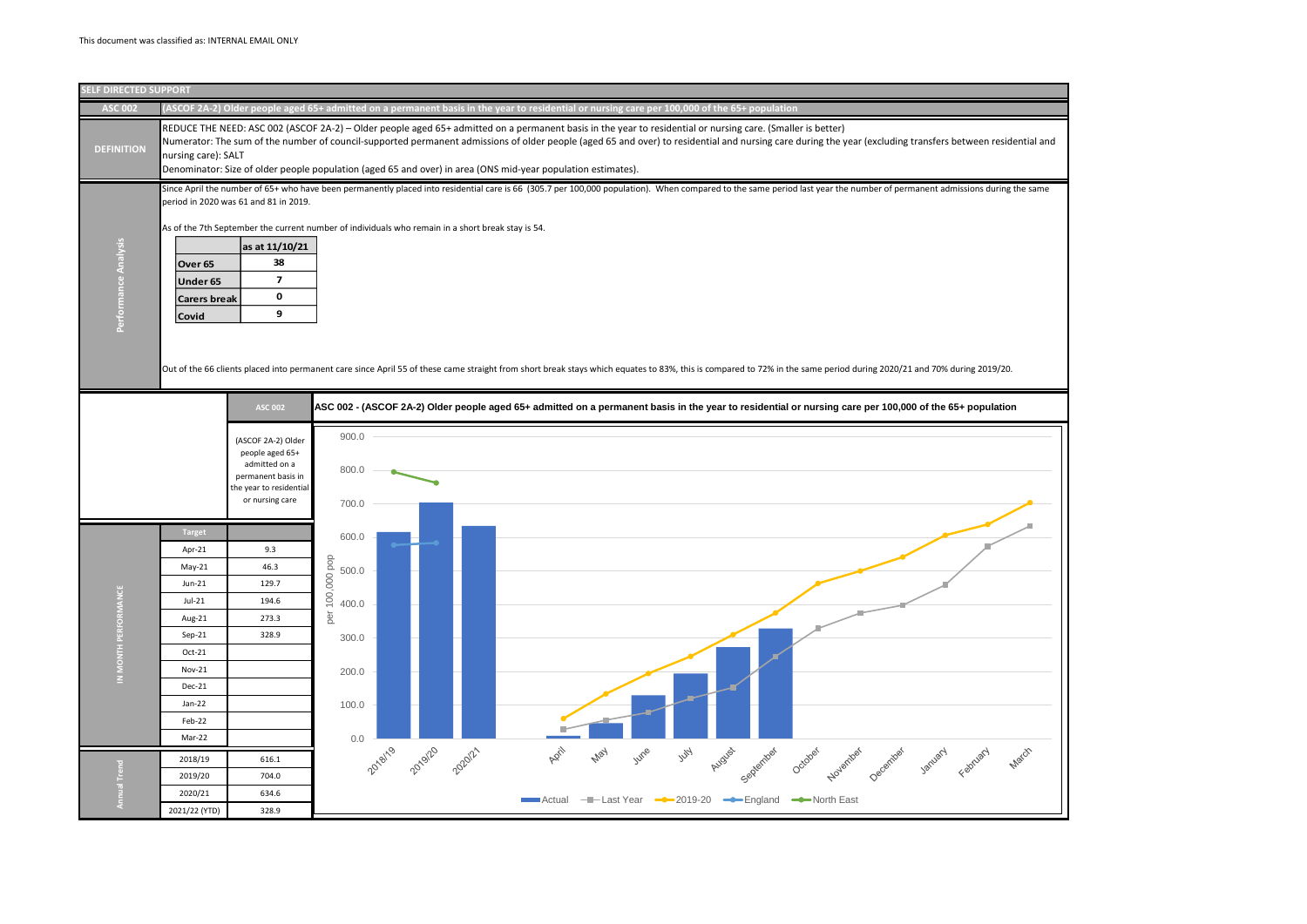# **Breakdown of placements made per month for the past 3 years**

| <b>April</b>            | May | June | July | <b>August</b> | September | October  | November | <b>December</b> | January | February | <b>March</b> | <b>Total</b> |
|-------------------------|-----|------|------|---------------|-----------|----------|----------|-----------------|---------|----------|--------------|--------------|
| 2021/22                 | --- | ᅩ    | 19   | 10            |           |          |          |                 |         |          |              | 66           |
| $\sim$<br>2020/21<br>ᆠ  |     |      | 10   | $\sim$<br>∸∽  | --        | 14       | 14       |                 | IJ      | 19       | <u>. .</u>   | 137          |
| $\sim$<br>2019/20<br>ᅩJ | TQ  | ر_   | . .  | 14            | 14        | 10<br>-- |          | ∸∸              | 14      |          | . .          | 152          |

# **SELF DIRECTED SUPPORT**

**ASC 002- Older people aged 65+ admitted on a permanent basis in the year to residential or nursing care (per 100,000 of pop)**

| 2020/21                     |         |
|-----------------------------|---------|
| <b>North Tyneside</b>       | 424.4   |
| <b>Hartlepool</b>           | 582.4   |
| Northumberland              | 609.6   |
| <b>Stockton-on-Tees</b>     | 619.8   |
| <b>Darlington</b>           | 637.1   |
| Durham                      | 658.7   |
| <b>Redcar and Cleveland</b> | 699.9   |
| <b>South Tyneside</b>       | 701.0   |
| <b>Newcastle upon Tyne</b>  | 713.4   |
| Middlesbrough               | 844.3   |
| Gateshead                   | 1,060.1 |
| <b>Sunderland</b>           | 1,170.1 |

|                   | REDUCE THE NEED: ASC 002 (ASCOF 2A-2) - Older people aged 65+ admitted on a permanent basis in the year to residential or nursing care. (Smaller is better)   |
|-------------------|---------------------------------------------------------------------------------------------------------------------------------------------------------------|
|                   | Numerator: The sum of the number of council-supported permanent admissions of older people (aged 65 and over) to residential and nursing care during the year |
| <b>DEFINITION</b> | (excluding transfers between residential and nursing care): SALT                                                                                              |
|                   | Denominator: Size of older people population (aged 65 and over) in area (ONS mid-year population estimates).                                                  |
|                   |                                                                                                                                                               |



**ASCOF 2a(2) - 2020-21 Regional breakdown for permanent admissions 65+ (smaller is better)**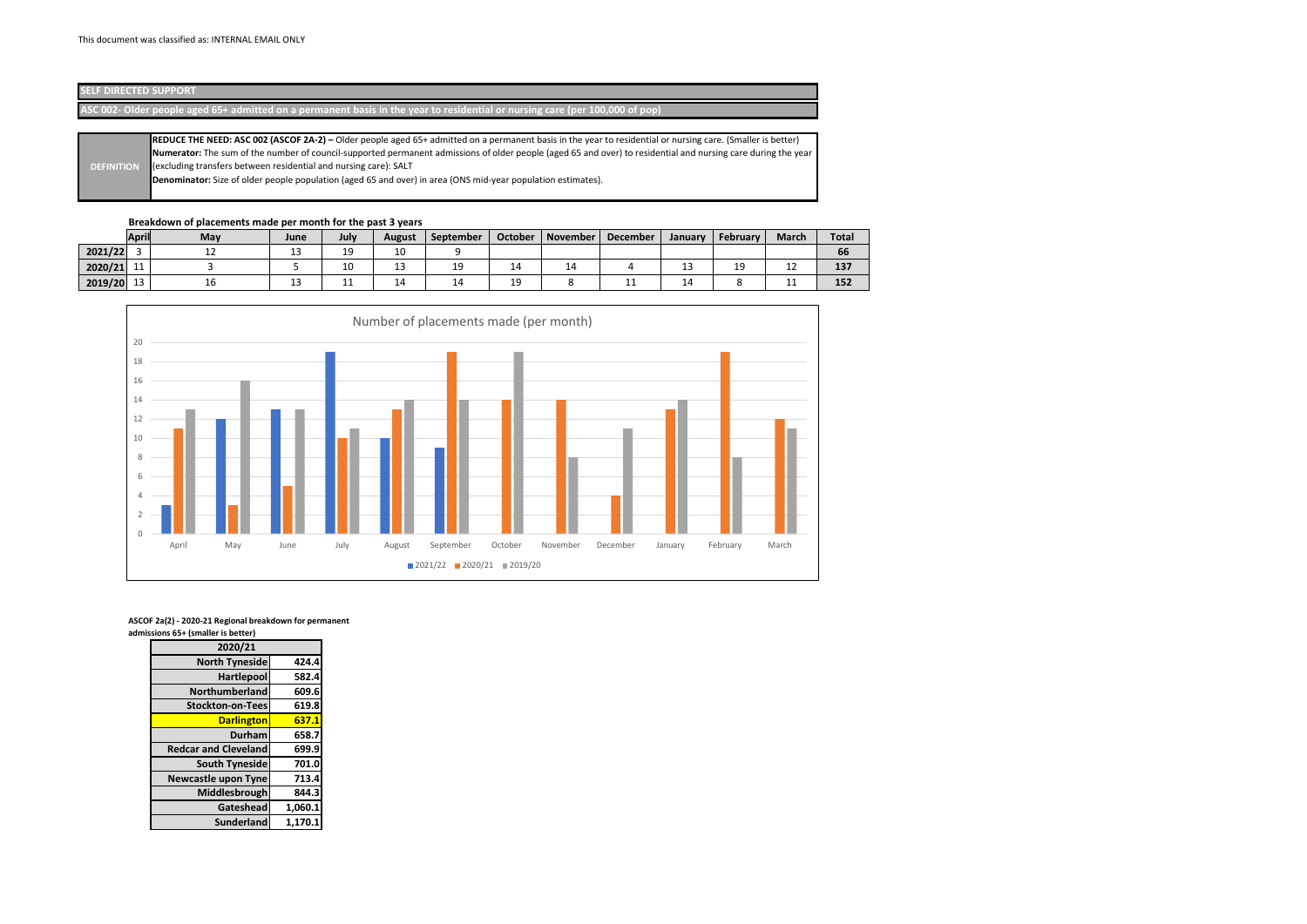### Age Breakdown

|         | 65-70 | 71-75 | 76-80 | 81-85 | 86-90 | 91-95      | 96-99 | $100+$ |
|---------|-------|-------|-------|-------|-------|------------|-------|--------|
| 2021/22 |       |       |       |       |       | . .        |       |        |
| 2020/21 |       |       | ∸∼    | --    | .     | ᅩ          |       |        |
| 2019/20 |       |       |       | ∸     | --    | <u>. .</u> |       |        |

# Breakdown of Long Term Support Reasons

# Length of time in SBS prior to moving into permanent care

| 39 |                    | SBS (weeks)        |                    |                    |  |  |  |  |
|----|--------------------|--------------------|--------------------|--------------------|--|--|--|--|
| 13 |                    | 2021/22 (Apr-Sept) | 2020/21 (Apr-Sept) | 2019/20 (Apr-Sept) |  |  |  |  |
| 8  | 0-6 weeks          | 14                 |                    |                    |  |  |  |  |
|    | 6-12 weeks         | 15                 | 16                 | 18                 |  |  |  |  |
|    | 12-18 weeks        |                    |                    |                    |  |  |  |  |
|    | 18-24 weeks        |                    |                    |                    |  |  |  |  |
| 0  | <b>24-30 weeks</b> |                    |                    |                    |  |  |  |  |
|    | 30+ weeks          |                    |                    |                    |  |  |  |  |

the year (excluding transfers between residential and nursing care): SALT

| <b>Service Type</b>               |    | <b>Service Element</b>    |    |
|-----------------------------------|----|---------------------------|----|
| <b>Permanent Residential Care</b> | 58 | <b>OP Residential</b>     | 34 |
| <b>Permanent Nursing Care</b>     |    | <b>EMI Residential</b>    | 20 |
|                                   |    | <b>EMI MH Residential</b> |    |
|                                   |    |                           |    |
|                                   |    | <b>OP Nursing</b>         |    |
|                                   |    | <b>EMI MH Nursing</b>     |    |
|                                   |    | <b>EMI Nursing</b>        |    |

| Long Term Support Reason                               |    |                    | Length of time in SBS prior to moving into per |                    |
|--------------------------------------------------------|----|--------------------|------------------------------------------------|--------------------|
| <b>Physical Support - Personal Care Support</b>        | 39 |                    |                                                | <b>SBS</b> (weeks) |
| Support with Memory and Cognition                      |    |                    | 2021/22 (Apr-Sept) 2020/21                     |                    |
| Mental Health Support                                  |    | 10-6 weeks         |                                                |                    |
| <b>Physical Support - Access and Mobility Only</b>     |    | 16-12 weeks        |                                                |                    |
| <b>Sensory Support - Support for Visual Impairment</b> |    | 12-18 weeks        |                                                |                    |
| <b>Learning Disability Support</b>                     |    | 18-24 weeks        |                                                |                    |
| Social Support - Support for Social Isolation / Other  |    | <b>24-30 weeks</b> |                                                |                    |
|                                                        |    |                    |                                                |                    |

# **SELF DIRECTED SUPPORT**

**ASC 002- Older people aged 65+ admitted on a permanent basis in the year to residential or nursing care (per 100,000 of pop)**

|                   | <b>REDUCE THE NEED: ASC 002 (ASCOF 2A-2)</b> - Older people aged 65+ admitted on a permanent basis in the year to residential or nursing care. (Smaller is better) |
|-------------------|--------------------------------------------------------------------------------------------------------------------------------------------------------------------|
|                   | Numerator: The sum of the number of council-supported permanent admissions of older people (aged 65 and over) to residential and nursing care during the y         |
| <b>DEFINITION</b> | Denominator: Size of older people population (aged 65 and over) in area (ONS mid-year population estimates).                                                       |
|                   |                                                                                                                                                                    |
|                   |                                                                                                                                                                    |
|                   |                                                                                                                                                                    |

| <b>Service Type</b>                | <b>Service Element</b> |                        |
|------------------------------------|------------------------|------------------------|
| <b>IPermanent Residential Care</b> | 58                     | <b>OP Residential</b>  |
| <b>Permanent Nursing Care</b>      |                        | <b>EMI Residential</b> |

### Service Type **Breakdown of Service Element for each placement**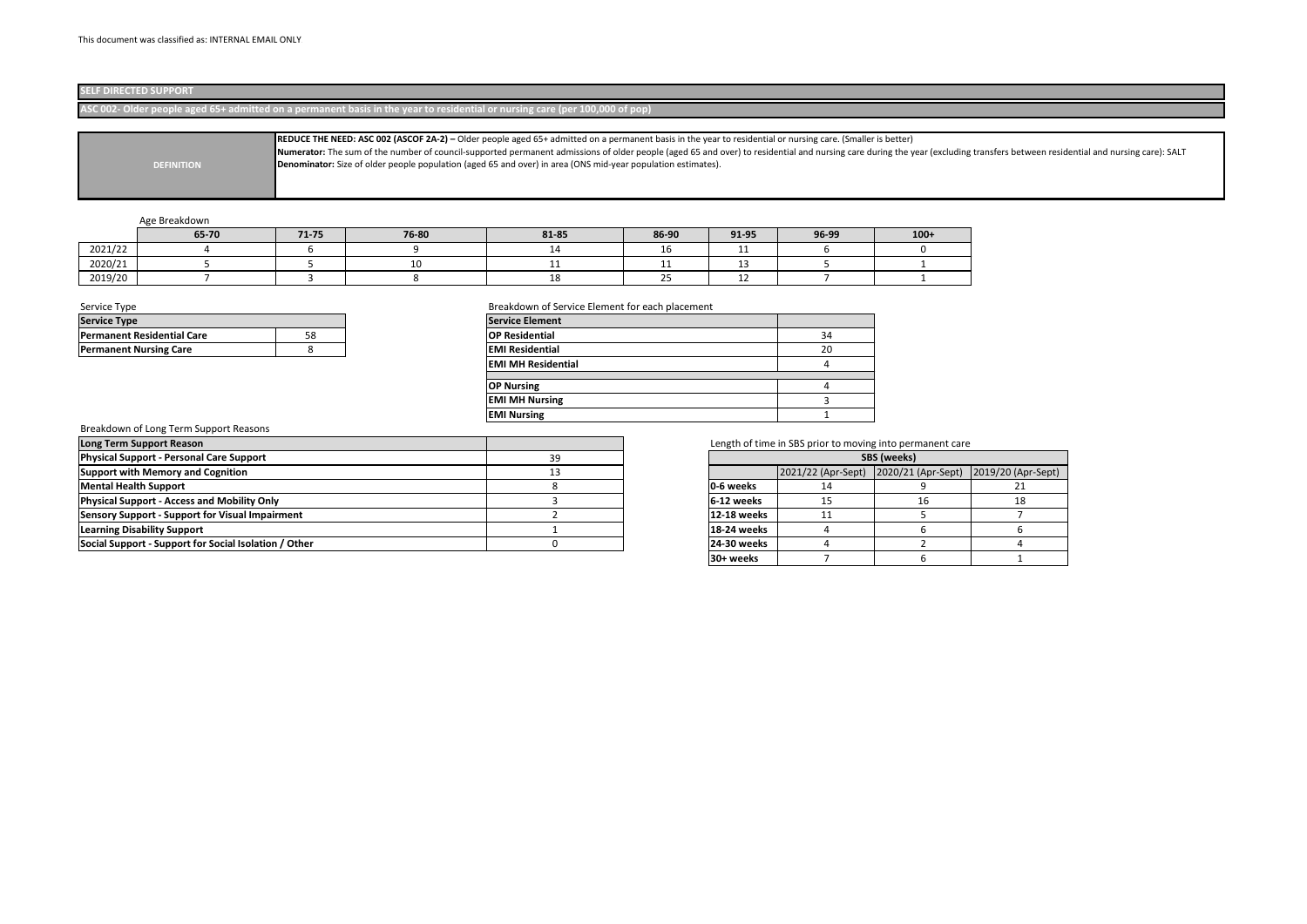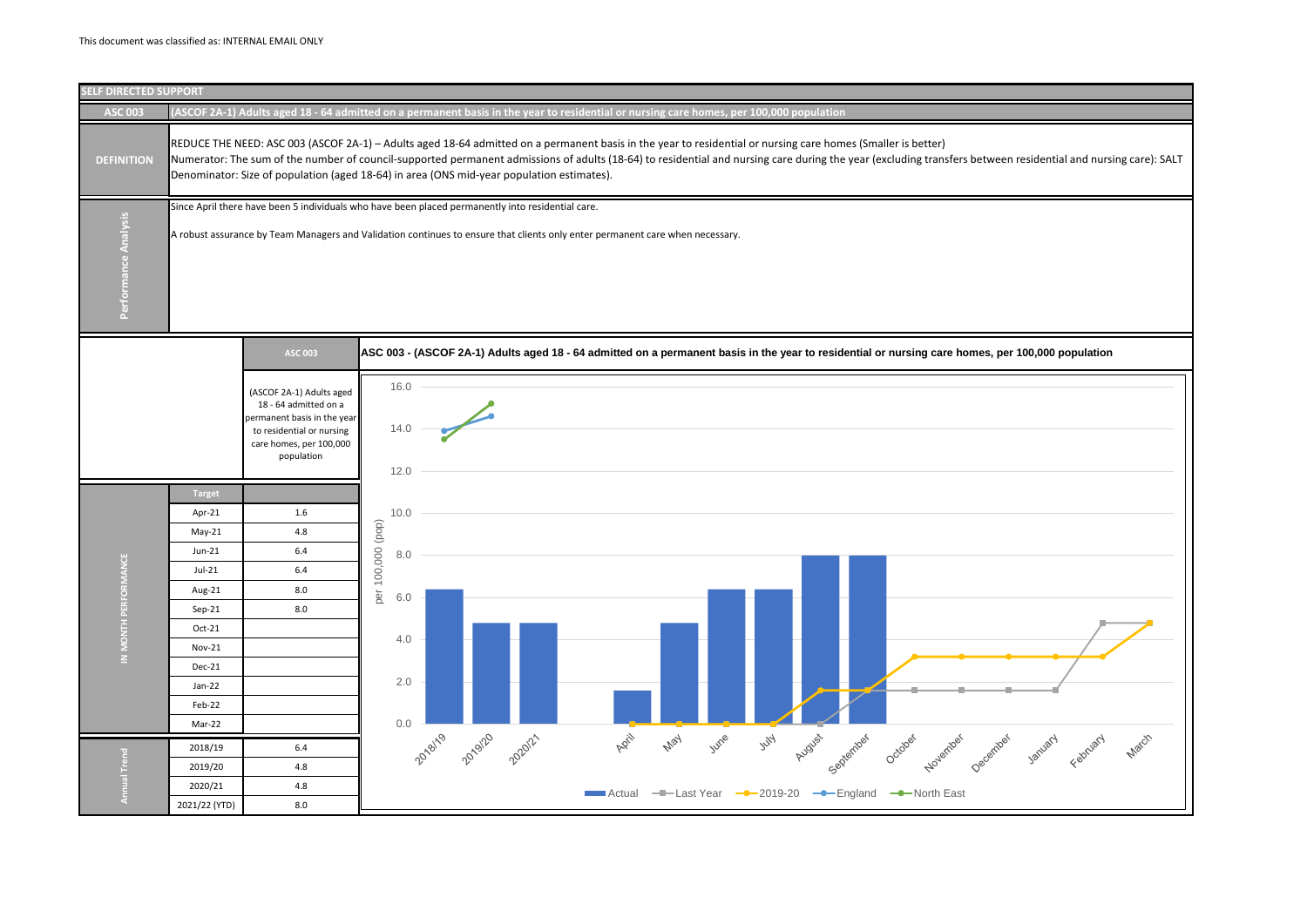

### This document was classified as: INTERNAL EMAIL ONLY.

| <b>SAFEGUARDING</b>  |                        |                                                                            |                       |                       |                                                                                                                                                                                                                                                                                                                                                                                                                                                                |  |  |  |  |  |  |
|----------------------|------------------------|----------------------------------------------------------------------------|-----------------------|-----------------------|----------------------------------------------------------------------------------------------------------------------------------------------------------------------------------------------------------------------------------------------------------------------------------------------------------------------------------------------------------------------------------------------------------------------------------------------------------------|--|--|--|--|--|--|
| <b>ASC 208</b>       |                        | Number of Safeguarding concerns (initial enquiries) started - year to date |                       |                       |                                                                                                                                                                                                                                                                                                                                                                                                                                                                |  |  |  |  |  |  |
| <b>ASC 209</b>       |                        | Number of Safeguarding concerns (initial enquiries) started - per month    |                       |                       |                                                                                                                                                                                                                                                                                                                                                                                                                                                                |  |  |  |  |  |  |
| Performance Analysis | Quarter 1<br>Quarter 2 | 2021-22<br>197<br>232                                                      | 2020-21<br>245<br>254 | 2019-20<br>251<br>270 | There have been 429 safeguarding initial enquiries started since April. This continues to be less than the same time during the past 2 years.<br>During 2020/21 there was an average of 77 initial enquiries started each month, the average of initial enquiries started since April is 72 which is lower than last year's average.<br>The table below shows the quarterly breakdown for the number of safeguarding concerns started during the past 3 years. |  |  |  |  |  |  |
|                      |                        |                                                                            |                       |                       |                                                                                                                                                                                                                                                                                                                                                                                                                                                                |  |  |  |  |  |  |